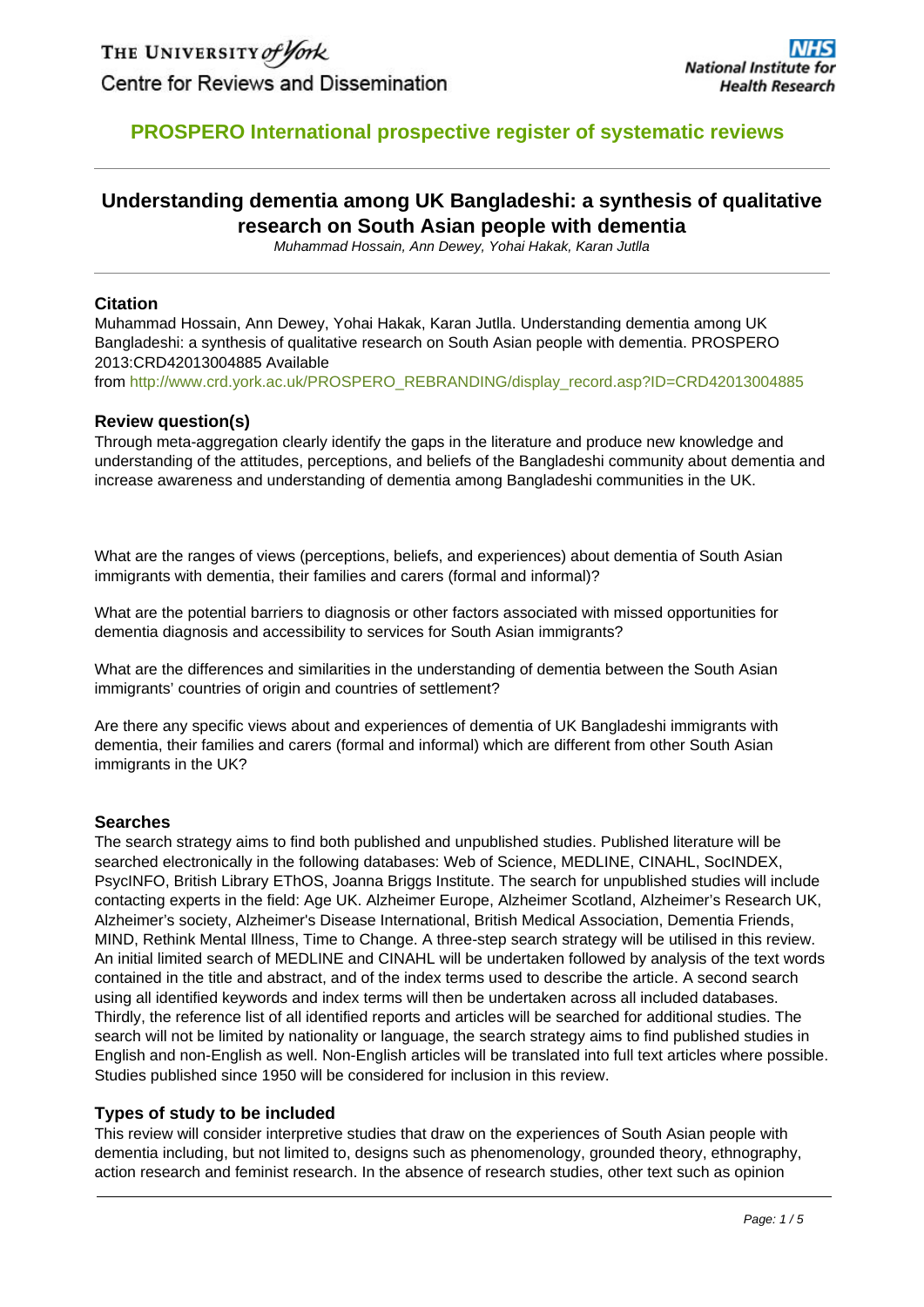# THE UNIVERSITY of York Centre for Reviews and Dissemination

papers and reports will be considered.

### **Condition or domain being studied**

The number of patients with dementia in the UK is estimated to be 821,884, representing 1.3% of the UK population (Luengo-Fernandez, Leal, & Gary, 2010). However, there are no exact figures of the prevalence of dementia in ethnic minority groups in the UK. Estimates range from 11,000 (Year 2004) to 15,000 (Year 2009) people from black and minority ethnic groups with dementia (or 1.7% of all people with dementia in the UK (Dementia Advocacy Network, 2009; Department of Health, 2009). It is acknowledged that this figure is likely to be a considerable under-representation and set to rise because the large number of South Asian migrants who came to the UK between 1950 and 1970 for work are now ageing. Dementia in the South Asian ethnic groups has been characterized as a 'hidden population with a hidden problem' (Brownlie, 1991; Wilkinson, 2002). South Asian people with dementia are a considerably marginalized group for which the existing literature is limited (Wilkinson & Bowes, 2003). Among all the South Asian ethnic groups, the Bangladeshi population is one of the fastest growing minority groups and yet they have the lowest education rates and experience disproportionately high rates of unemployment, overcrowding; the poorest socio-economic and worst health positions than the overall population in the UK (Garbin, 2005; ONS, 2002). Despite the increasing number of older people from the Bangladeshi community, it appears that little or no specific research has been carried out on their understanding of dementia. However, there seems to be some evidence that research has been carried out on South Asian people as opposed to the Bangladeshi community alone. It is anticipated that the synthesis will provide a narrative of culturally sensitive issues in order to inform services about a growing immigrant population who are few or hard to reach. The main outcomes of this synthesis will be attitudes, beliefs and perceptions of patients, carers and health professionals on the barriers to facilities as well as perceptions of what is helpful (or not) and why.

### **Participants/ population**

This review will consider studies that include:

(a) participants who are South Asian immigrants including Bangladeshi people aged 60 years or greater, with a self or carer reported diagnosis of dementia. Participants from all settings will be included (e.g. nursing homes, dementia clinics, community settings);

(b) formal and informal caregivers of South Asian and Bangladeshi people with dementia living in their own countries.

Exclusion: Non-South Asian participants with dementia (and their carers), South Asian participants less than 60 years old with dementia (and their carers) will be excluded from the study.

### **Intervention(s), exposure(s)**

From within the above identified participants, this review will consider studies that investigate:

(a) What are the experiences of older people from South Asian communities, with dementia and their carers?

(b) What are the negative impacts or other factors associated with missed opportunities for dementia diagnosis in the South Asian communities?

(c) What are the barriers attached to the service support for South Asian people with dementia and their families/carers?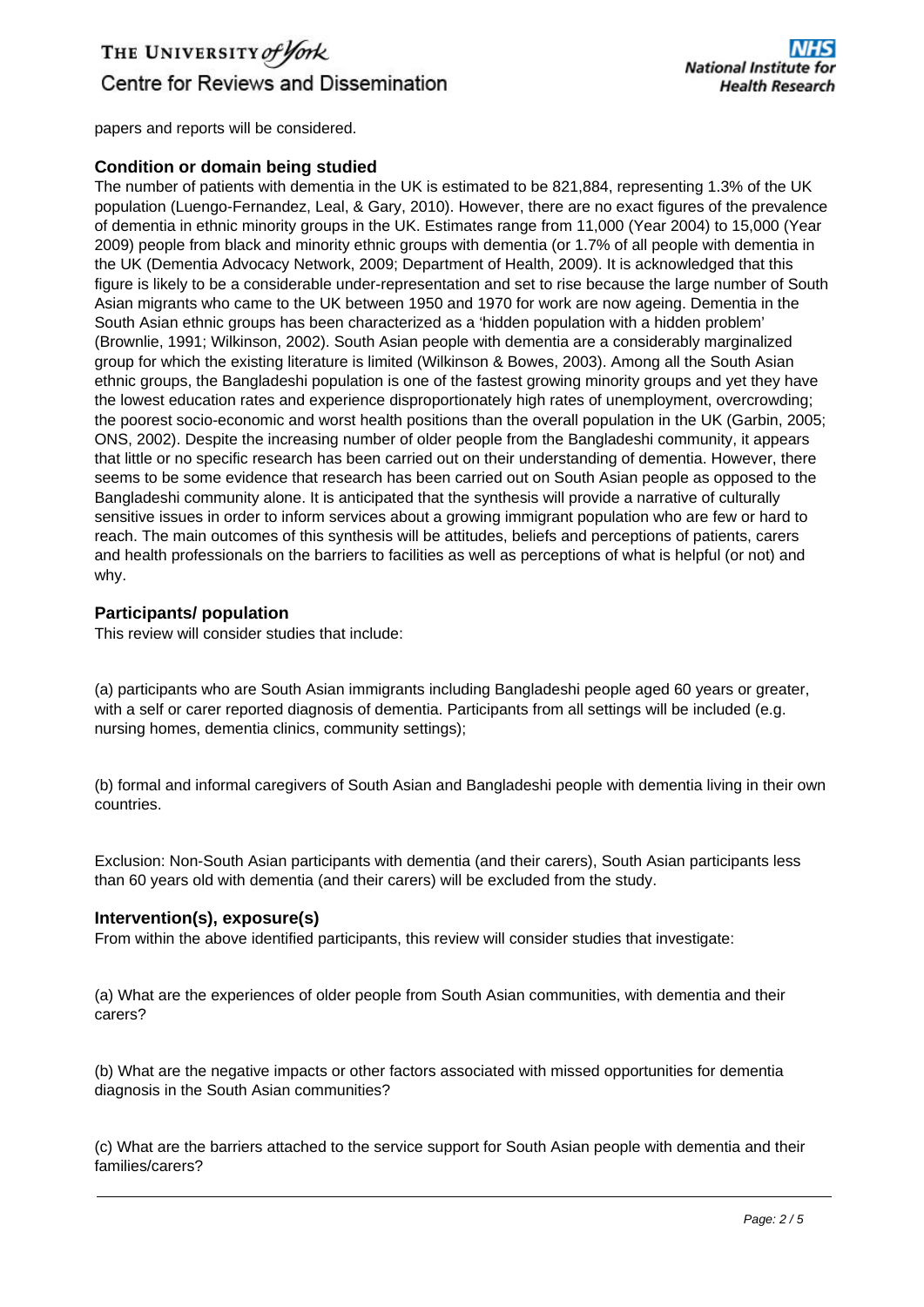THE UNIVERSITY of York

# Centre for Reviews and Dissemination

(d) What are the differences and similarities in the understanding of dementia between the South Asian immigrants' countries of origin and countries of settlement?

(e) Are there any specific views about and experiences of dementia of UK Bangladeshi immigrants with dementia, their families/carers (formal and informal) which are different from other South Asian immigrants in the UK?

(f) What are the key gaps in current knowledge relevant to these older persons from South Asian communities, which targeted future research could address?

### **Comparator(s)/ control**

Not applicable.

### **Context**

Communities and primary care based settings.

### **Outcome(s)**

### **Primary outcomes**

It is hoped that this review will identify themes embedded in the qualitative studies that describe experience of South Asian immigrants who have dementia and their carers, families in the United Kingdom.

#### **Secondary outcomes**

Secondary outcomes for caregivers will be included as caregiver's burden, dementia stress and health, physical health, economic impact and quality of life.

### **Data extraction, (selection and coding)**

Two researchers will independently review all potentially relevant articles to determine whether an article fulfilled the inclusion criteria by using the JBI appraisal tool JBI-QARI (Joanna Briggs Institute - Qualitative Assessment and Review Instrument). Data extraction will use the EPPI-Reviewer 4: systematic review software and JBI-QARI software, to keep track of studies during the review. These tools will record the bibliographic details of each study considered by the review, where studies were found and how, reasons for their inclusion or exclusion, descriptive and evaluative codes and text about each included study, and the data used and produced during synthesis (Rees, Oliver, Woodman, & Thomas, 2011). Two reviewers (MH & AD) will independently assess the data against the inclusion criteria at abstract stage, discussion regarding differences will follow and agreement prior to data extraction. Where agreement cannot be reached a third reviewer may be involved (YH/KJ).

### **Risk of bias (quality) assessment**

Qualitative papers selected for retrieval will be assessed by two independent reviewers (MH, AD) for methodological validity prior to inclusion in the review using standardised critical appraisal instruments from the Joanna Briggs Institute Qualitative Assessment and Review Instrument (JBI-QARI). Any disagreements that arise between the reviewers will be resolved through discussion, or with a third reviewer (YH/KJ).

### **Strategy for data synthesis**

Qualitative research findings will be pooled, where possible, using JBI-QARI. This will involve the aggregation or synthesis of findings to generate a set of statements that represent that aggregation, through assembling the findings rated according to their quality, and categorising these findings on the basis of similarity in meaning. These categories are then subjected to a meta-synthesis in order to produce a single comprehensive set of synthesised findings that can be used as a basis for evidence-based practice. Where textual pooling is not possible the findings will be presented in narrative form.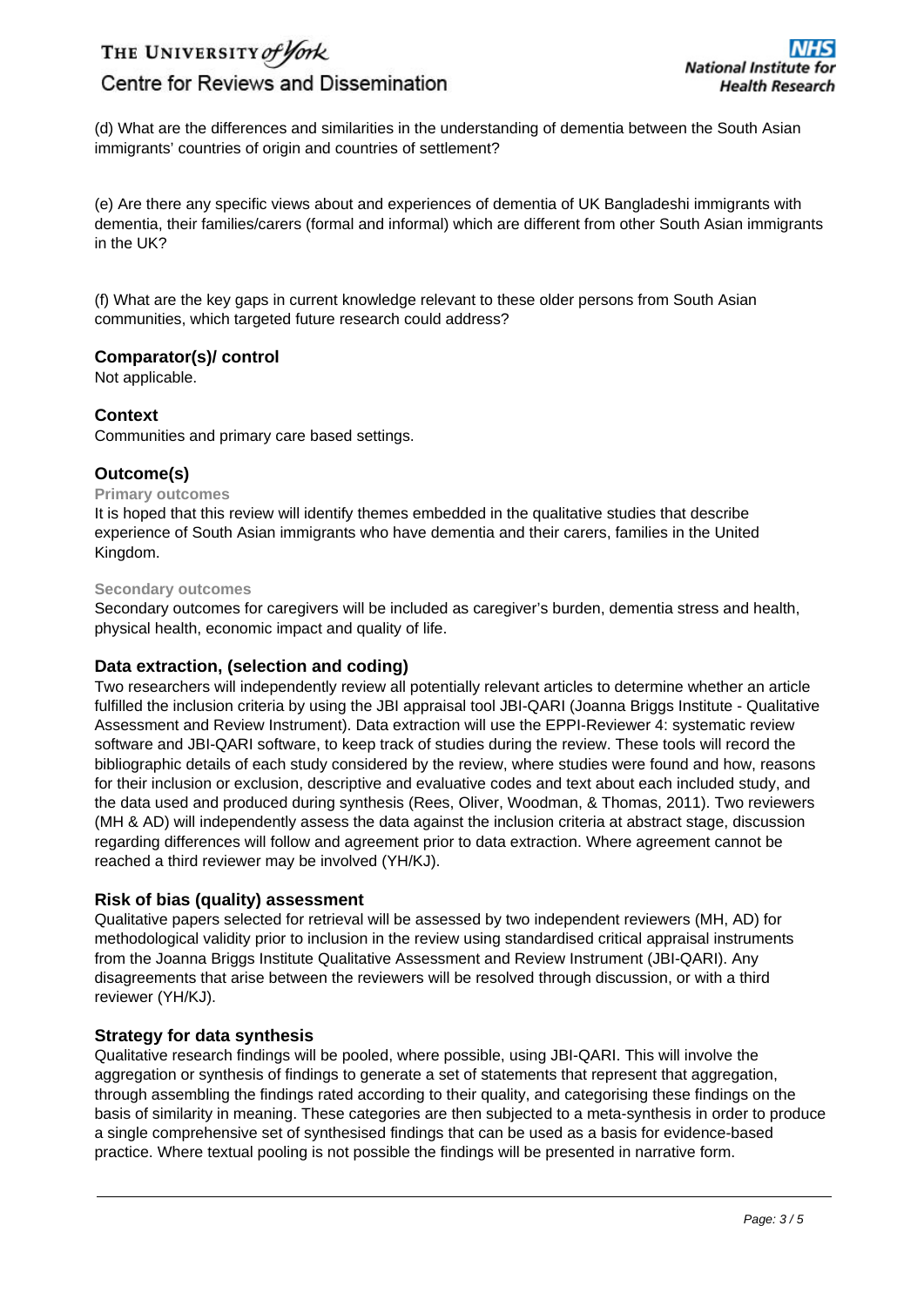# THE UNIVERSITY of York

# Centre for Reviews and Dissemination

### **Analysis of subgroups or subsets**

The synthesis of this meta-aggregation qualitative approach will explore the experiences of the following subgroups:

a) Older Bangladeshi (>60) with dementia, and

b) Formal and informal carers of Bangladeshi older people with dementia.

#### **Dissemination plans**

The completed synthesis of this qualitative research will form part of a PhD thesis and will be published in the JBI Library of Systematic Reviews.

### **Contact details for further information**

Muhammad Hossain

Muhammad Hossain

PhD Researcher

School of Health Sciences and Social Work

University of Portsmouth

James Watson (West)

2 King Richard 1st Road

**Portsmouth** 

PO1 2FR

UK

Muhammad.Hossain@port.ac.uk

### **Organisational affiliation of the review**

University of Portsmouth, UK

http://www.port.ac.uk/departments/academic/shssw/

#### **Review team**

Mr Muhammad Hossain, University of Portsmouth Dr Ann Dewey, University of Portsmouth Dr Yohai Hakak, University of Portsmouth Dr Karan Jutlla, University of Worcester

### **Anticipated or actual start date**

30 November 2012

**Anticipated completion date** 31 July 2013

**Funding sources/sponsors** This synthesis of qualitative research is part of doctoral research training. This research has received no